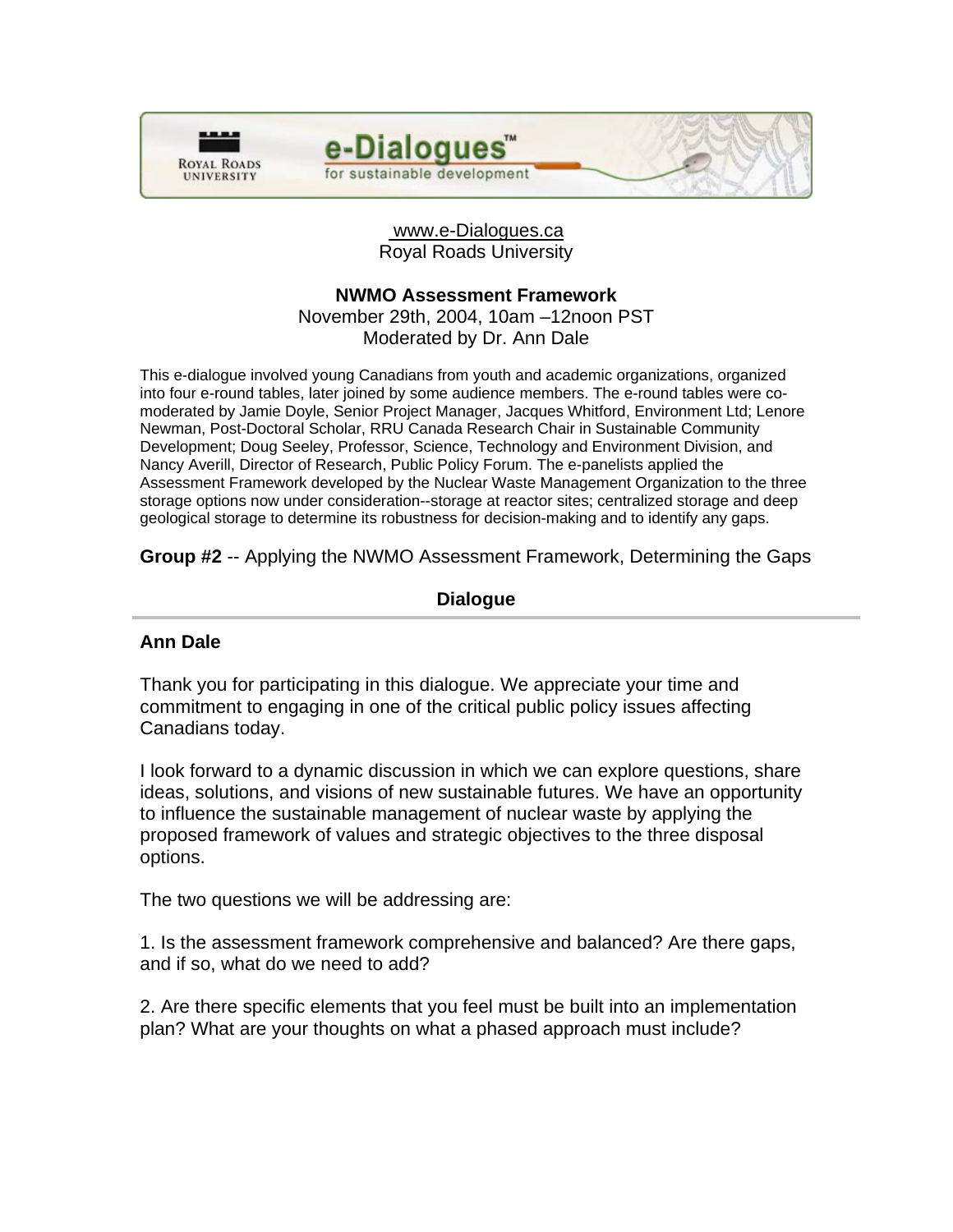# **Doug Seeley**

Hi folks, this is Doug Seeley, moderator of Group 2 of this e-Dialogue.

Since all of us are not familiar with each other, lets introduce ourselves to each other.

I am a core Professor at Royal Roads in the Science, Technology and the Environment division, and have graduate students in waste management. I am a whole systems modeler, with an active company applying this approach in the Australian transportation, logistics & manufacturing sector.

# **David Measday**

Hi, my name is David Measday, and I teach nuclear physics at the University of British Columbia in Vancouver, B.C. I have been particularly interested in the applications of nuclear physics, including reactors, but also medical and industrial applications. My research on nuclear physics has been at TRIUMF, a large national facility on our south campus.

### **Levi Waldron**

My name is Levi Waldron. I just graduated from a collaborative Ph.D. in Wood Science and Environmental Studies at the University of Toronto, studying the leaching of wood preservatives from pressure-treated wood. I did my undergrad in physics at UBC, and thus remember David Measday, although I never took a class from you!

### **Doug Seeley**

People are a little slow logging in now. But lets get started anyway.

Have you all read the assessment framework? One of the first issues is the completeness or thoroughness of the proposed framework, independent of the specific disposal method being examined. Any thoughts?

### **Levi Waldron**

If I remember correctly, the "framework" was the list of criteria and values to be considered in the decision-making process?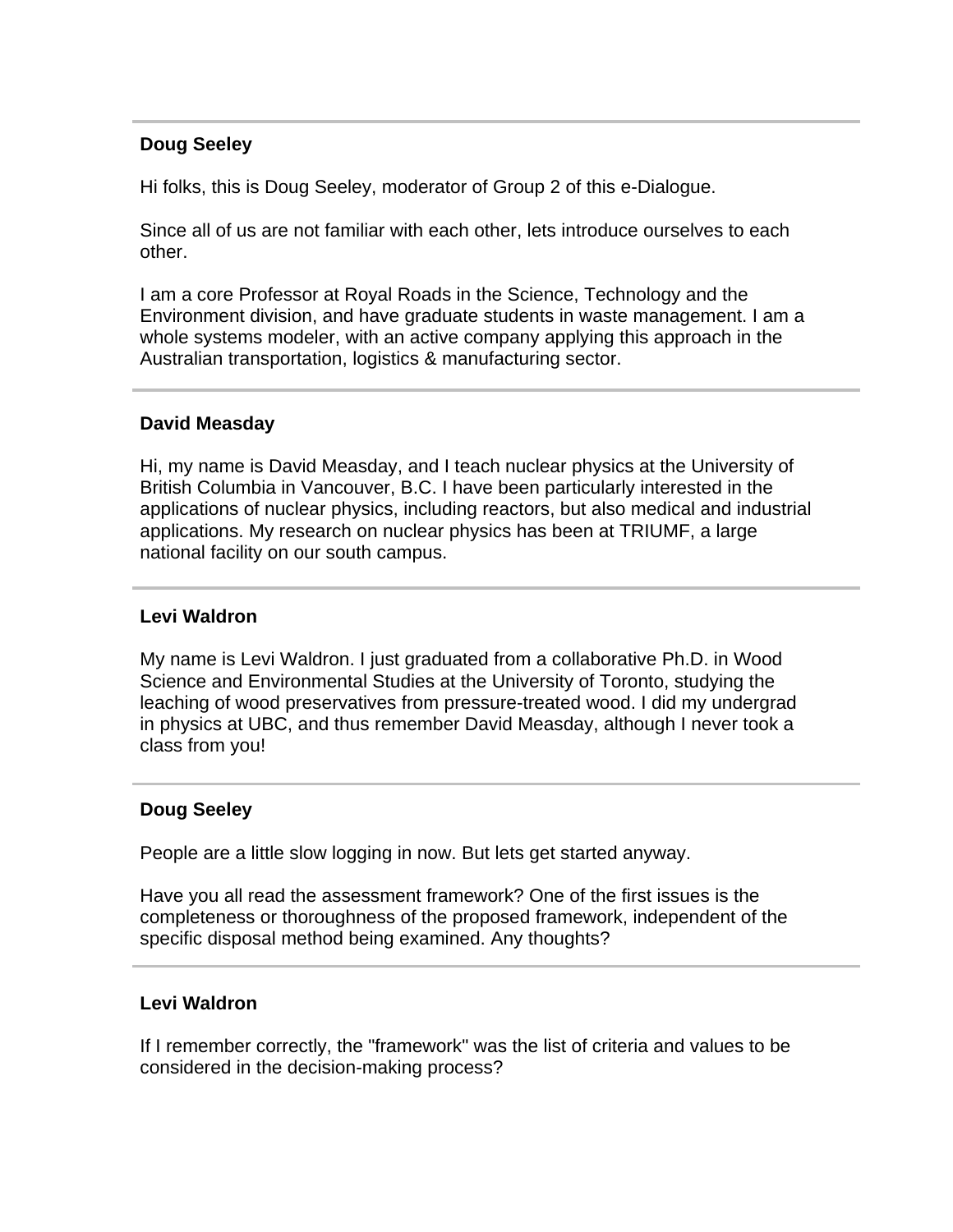That list seemed comprehensive to me, although I was unsure how the different values expressed in that framework would all be accounted for, especially if they conflict.

# **David Measday**

I believe the present process is excellent, maybe even a little bit of overkill. We normally do not demand such national debate over a technical matter. There are plenty of other hazardous aspects to industrial life, which are left to local authorities; for example in BC there are gold mining ponds full of cyanide, yet these are left in the wilderness. I think there are many other more dangerous things than nuclear waste, although that does NOT mean that we can be casual about it.

# **Doug Seeley**

One of the problems that I see with accounting for the various criteria is how all of the financial issues, or the social issues can show up in the same decisionmaking process. When it comes to the dollars, the inability to put future costs on various impacts and the tendency of corporate interests to regard various impacts as merely externalities, poses a challenge. Any thoughts?

# **Levi Waldron**

I agree that there are other more dangerous things than nuclear waste, which we are cavalier about. However, it still occupies a special position of concern in the minds of most Canadians, and that concern and stress can't be overlooked, even if it doesn't make perfect technical sense to those of us with physics backgrounds in particular (I spent 2 summers working at TRIUMF, so I'm also pretty familiar with radiation). What I'm saying is that I wouldn't minimize or reduce those concerns. Technical question: what is the half-life of the spent fuel bundles?

I'll get on Doug's next question now...

# **David Measday**

Again, I do not see the nuclear industry as any different from many other activities. I thoroughly agree that industry often leaves problems as "externalities", and the ultimate weapon is to go bankrupt, which leaves the local or national authorities to clean up. Because the nuclear industry is justifiably well controlled, there is far less risk here.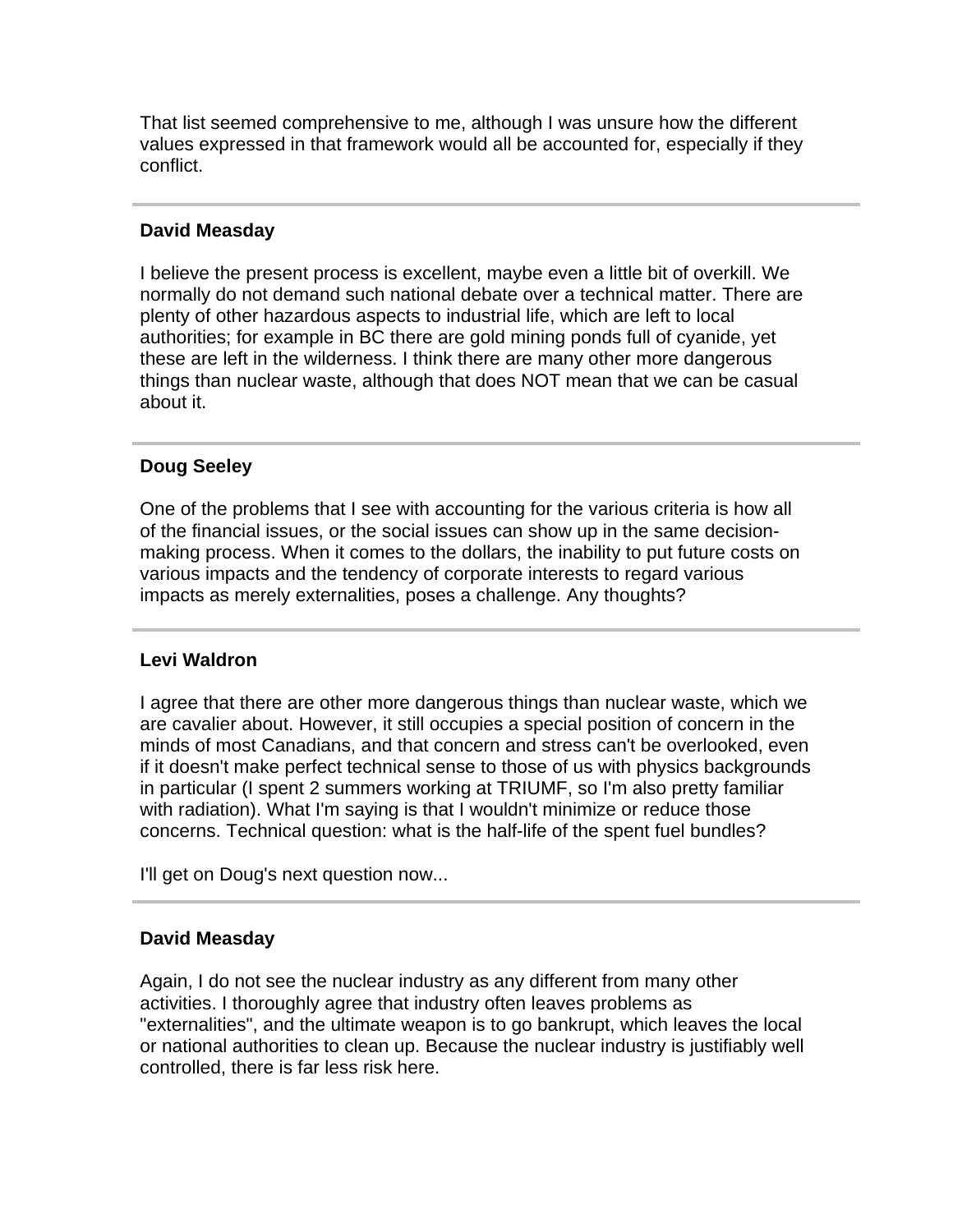### **David Measday**

The fuel bundles have a complex mixture of radioactive nuclides; so there is no single half-life, but many. The decay is rapid for a few years or decades, but it is the long-lived nuclides, such as plutonium isotopes, which are the long-term concern. The number I remember from the previous dialogue was that fuel bundles reach ore activity after 300 years. It gets complicated if you process the fuel first, which may become popular if they try to burn weapons grade plutonium, to get rid of the stuff.

# **Doug Seeley**

Ok, folks what about the framework? Can you see any gaps? Or is it at all possible to bring the various factors together into any practical decision-making process?

### **Levi Waldron**

The difference in cost of the main disposal options seemed "close enough" (~17- 25 billion, with the most expensive being the present choice of on-site disposal, and all of these being just estimates) that the main cost differences would be whether the money is all spent in the near future (deep geological disposal) or over three centuries (on-site and centralized disposal). I would think it would be very hard to predict the actual costs of a process that will last 300 years!

I don't see the predicted cost differences as so large that they should be the main deciding factor.

Sorry I'm writing so slowly, it's taking me time to think out my answers. More coming... I do see some gaps in the framework.

#### **Guest**

Good afternoon, everyone. Please accept my apologies for being late. I am a recently retired technical supervisor of Point Lepreau Nuclear Generating Station, and would like to participate in your discussion .

### **Levi Waldron**

The main gap I saw in the decision-making process as presented to me is that it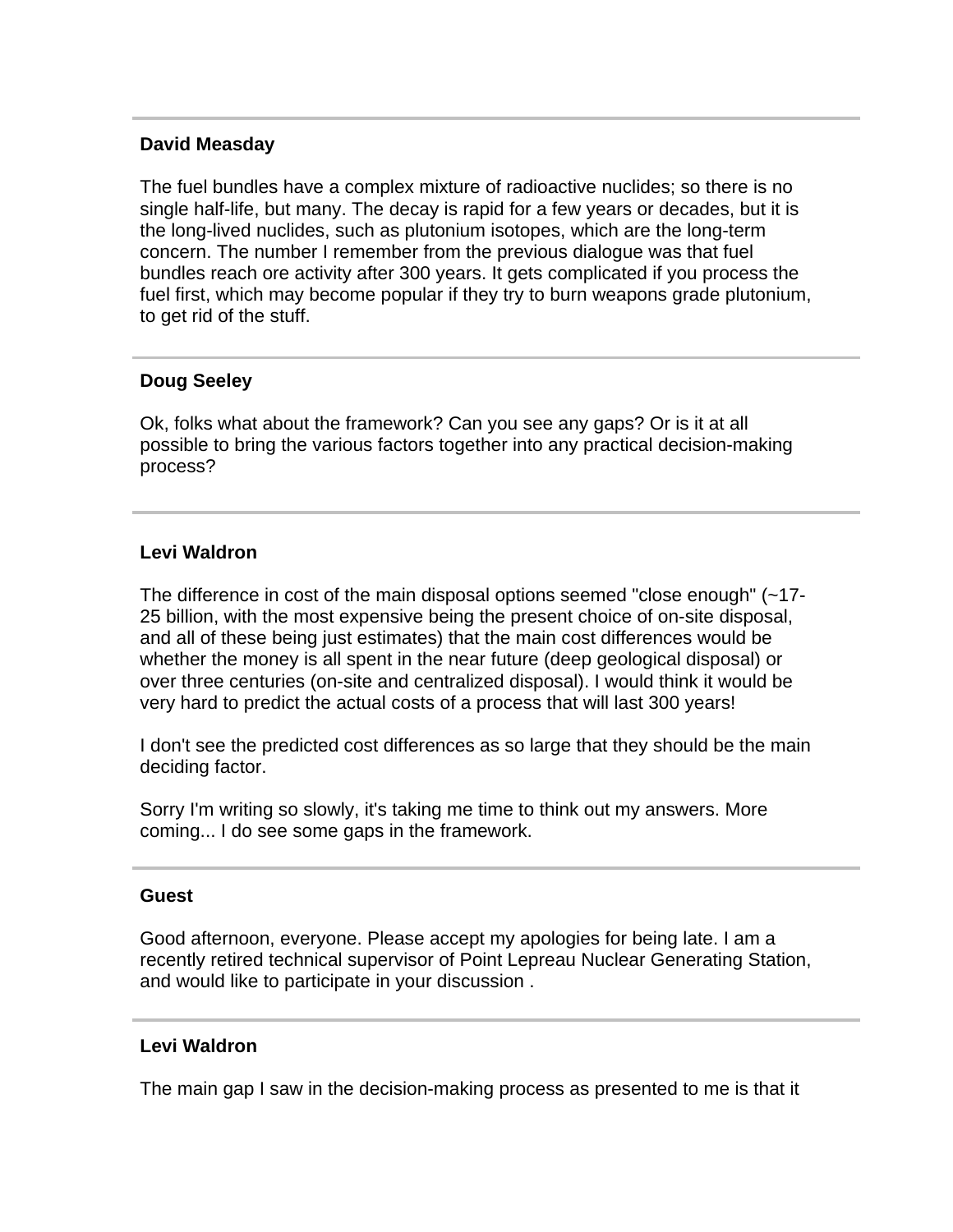didn't clearly identify who the stakeholders were: who is benefiting the most from the nuclear energy, and who would be accepting the risks of each disposal option. And, who will make the final decisions, how public input is being sought, who is providing the public input, and how this public input will be incorporated. I see fairness and justice as paramount concerns in making this decision.

### **Doug Seeley**

Welcome supervisor from Point Lepreau... What is your name?

### **Roger G. Steed**

I should have given my name, but I assumed the computer would show it! I am Roger Steed, recently retired from Point Lepreau GS, and having been involved with the storage of spent fuel I am most interested in this whole question

### **David Measday**

I agree that you cannot possibly estimate accurately costs over a 300-year period. However you can try, and that is better than most industrial activities which do not try. Logging has ruined the forests in BC, but no one tries to add that cost properly to the bill. Similarly with mining and mining wastes. At least the nuclear industry is being forced to try. I think we should force others to include long-term costs too.

The most dramatic being carbon-burning industries, which happily increase the CO2 content of the atmosphere, with almost certain devastating impacts on the environment.

### **Levi Waldron**

Agreed, both about the uncertainty in long-term estimates and the complete shirking of this responsibility in other industries.

The point I'm making is that given the great uncertainties in these cost estimates, the overall cost should just be seen as "comparable," with the main difference being the time period over which these costs are incurred. Thus it seems to me the main considerations should be just the technical feasibility and duration of responsibility, and the social concerns.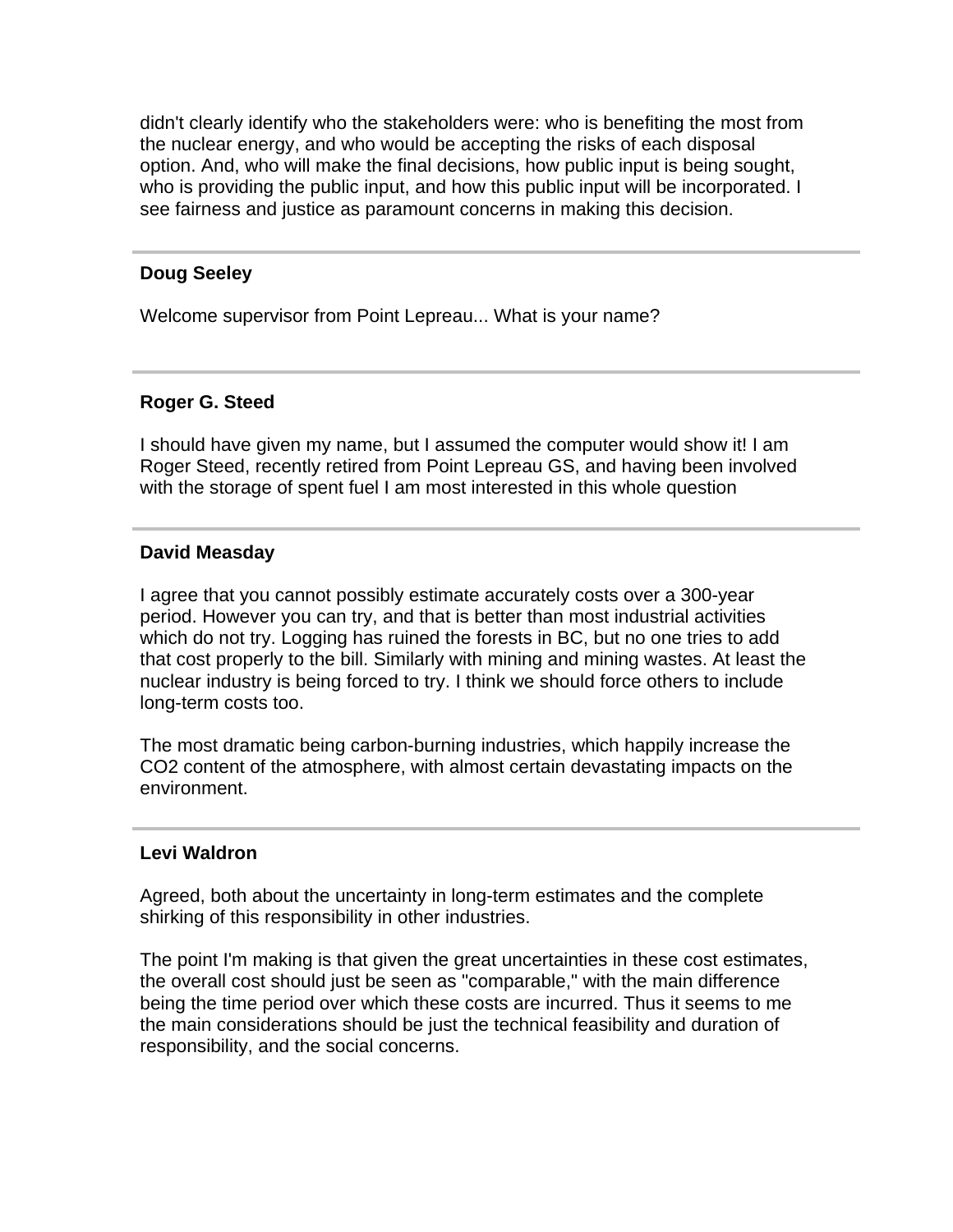# **Doug Seeley**

Great comment David...

Any ideas how we can bring these long-term costs into the decision-making process, it seems that both governments and corporate interests are averse to this?

### **David Measday**

As it is so slow, may I add another comment? TRIUMF was recently required to estimate the cost of closing down, and going to a "green field". At first I felt this was unreasonable, but now I feel it was a good idea. The only unpleasant thing was that the NRC would not commit to the costs, because government estimates and especially commitments go only year-to-year!! I feel everyone should have to estimate the clean up.

### **Roger G. Steed**

Having read the Nuclear Waste Management Organization's "understanding the Choices" and "Assessing the Options", I believe that the NWMO has undertaken a very thorough and balanced assessment of how to proceed with spent fuel storage. I completely agree with the deep geological storage, as long as the spent fuel can be safely retrieved in the future, to extract unused uranium and plutonium, so that they can be used as future energy sources.

# **Levi Waldron**

Perhaps one way to bring these costs into the decision-making process would be to require by law the nuclear power owners/operators to set up a trust fund capable of dealing with the long-term costs, regardless of the option chosen. My concern with the on-site storage and central storage options is that the money will "dry up" sometime in the distant future, but that these options will be favoured in the short term because their present costs are not as high.

### **David Measday**

I am not against deep geological "disposal", eventually, but I agree that for now, and maybe a few decades, we need storage. There are still many undecided questions about reprocessing, and changing circumstances can change the situation. As I said earlier, the burning of weapons grade plutonium changes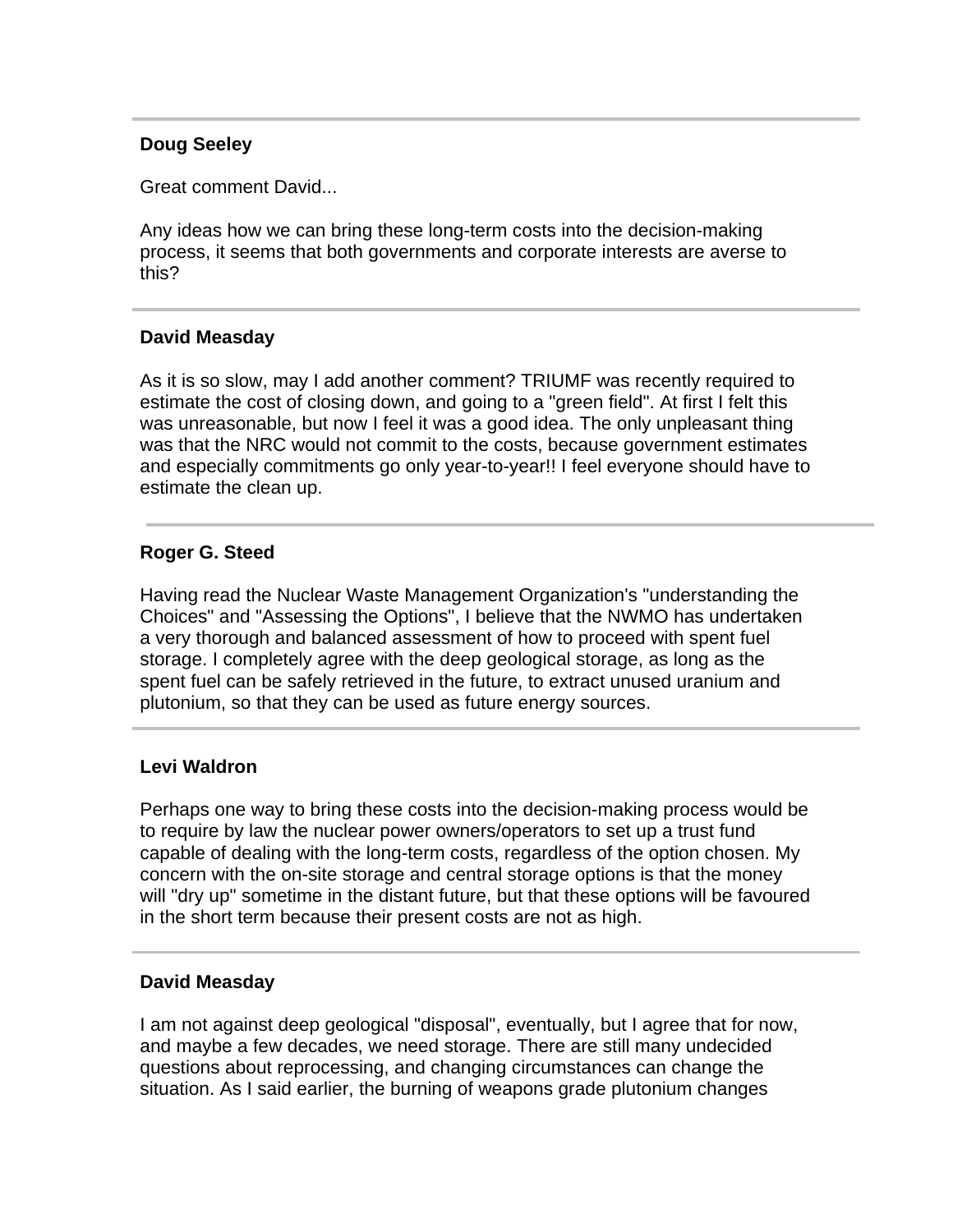technical problems, and so you need time to think it through. Ultimately however disposal is necessary, and every country has agreed that deep geological disposal is the way to go. The actual geological stratum varies from country to country, but the philosophy is the same.

To bring up a couple of points from previous dialogues: - I think that an international body should study disposal. I feel the IAEA has a lot of prestige now, and should calm many nervous folks. Secondly there was the matter of using titanium as a container instead of copper. This is a corrosion problem, and I am not an expert. However I believe that any disposal method must assume that several containers will corrode, and the containment must still hold in general.

# **Doug Seeley**

Anyone have any thoughts on what kind of body should be making these waste management decisions? Should all be done by experts like the NWMO or should there be representative citizen stakeholders as well, or should there even be an international role seeing how the waste lasts longer than civilizations?

# **Roger G. Steed**

My feeling is that the NWMO should make the decision as to what kind of management technique should be used to store (not dispose of!!) the spent, or irradiated fuel, to use its formal name. They are examining all applicable questions most thoroughly, in my view.

# **Doug Seeley**

Roger, how can we be assured that vested interests from its boards and advisory councils are not deflecting community interests away from current financial opportunities?

# **David Measday**

About who should decide, may I expand my comment? I think an international organization, such as the IAEA, should set out "International" standards. However every country will need a national organization to confirm the local standard, and enforce the requirements. Unfortunately the USA and probably Russia too, will never submit to international control. This is wrong of them, but present day reality!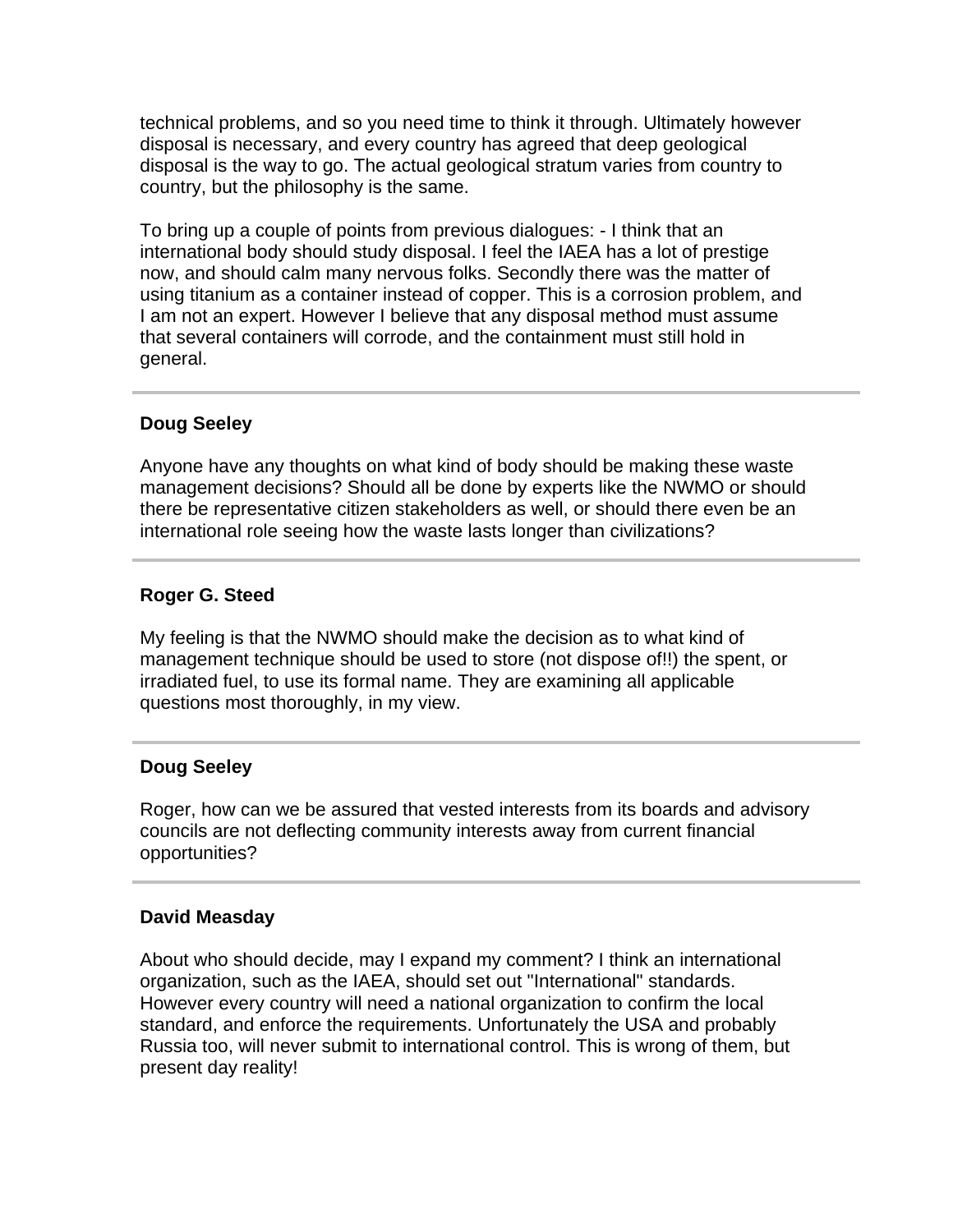# **Levi Waldron**

Public input should be an essential part of the process, both to hopefully maximize the social acceptability of the chosen storage option and to improve public trust in the transparency and accountability of the process. I like the idea of using an international advisory panel like the IAEA because of their widespread credibility for general and technical advice and input. But the final decision would have to involve public input, especially in the vicinity of the disposal areas, which could be best taken into account by a Canadian group without vested interest in the storage costs. Perhaps the NWMO could fulfill this role if their financial interests were neutralized, for example by requiring a trust fund to be created independently of the option taken?

# **Doug Seeley**

Any more thoughts about how an appropriate trust fund can be set up? Would be by regulation or law, and how would it address the future costs?

# **Levi Waldron**

I'm not sure what the difference is between regulation and law. It would address the future costs by being big enough to cover the estimated costs of any of the disposal options, plus some extra to cover unforeseen circumstances.

# **Roger Steed**

Doug, I think if you look through the NWMO's publications and website you will be assured that community interests and desires are being sought out by the NWMO. I don't think it is just the nuclear industry stakeholders alone who will direct the NWMO's decision-making process.

### **Levi Waldron**

### [quoted David Measday]

*About who should decide, may I expand my comment? I think an international organization, such as the IAEA, should set out "International" standards. However every country will need a national organization to confirm the local standard, and enforce the requirements. Unfortunately the USA and probably Russia too, will never submit to international control. This is wrong of them, but present day reality!*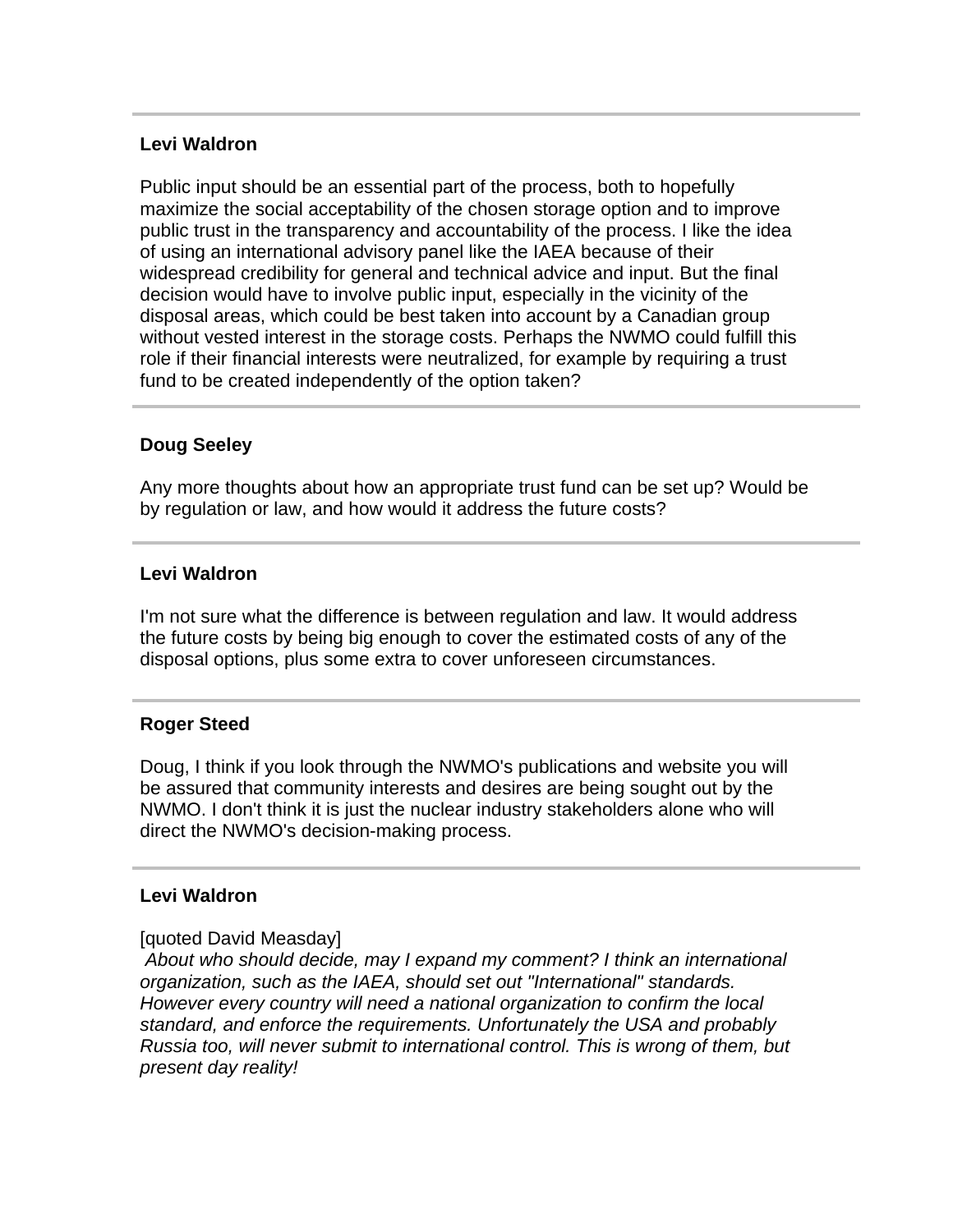I like this comment. Perhaps international standards set by the IAEA would define the details of the storage operations, but with Canada-specific considerations such as disposal location dealt with nationally.

# **Doug Seeley**

OK folks, we will be closing this real-time dialogue in about 10 minutes.

Have you any final thoughts on what the NWMO should know about their proposed evaluation approach to possible methods? Do you wish to comment on this particular dialogue and its process?

### **Doug Seeley**

Thanks Levi, David and Roger for your participation it has really been appreciated.

#### **David Measday**

I found this process interesting, but slow. Still, it is cheaper than a forum with everyone present. We missed out a lot of the points we were supposed to discuss, but I assume that the Microsoft glitch, took away concentration!

I feel the NWMO is doing a reasonable job, and trying to assess everything. I just wish we would do this to the automobile industry and the pharmaceutical industry!! At least Canada tried this type of idea concerning health care, and it worked. For the constitution it did not!

#### **Roger Stead**

Thank you, Doug. It was a pleasure to participate. I hope my comments were helpful.

#### **Levi Waldron**

I think that the values and points of consideration defined by the NWMO are good, but the proof rests in the details. Seriously seek out local input and don't traumatize some remote northern community by forcing an option on them that they don't understand or want.

[In reply to Doug Seeley] It seemed pretty slow and not very conversational,